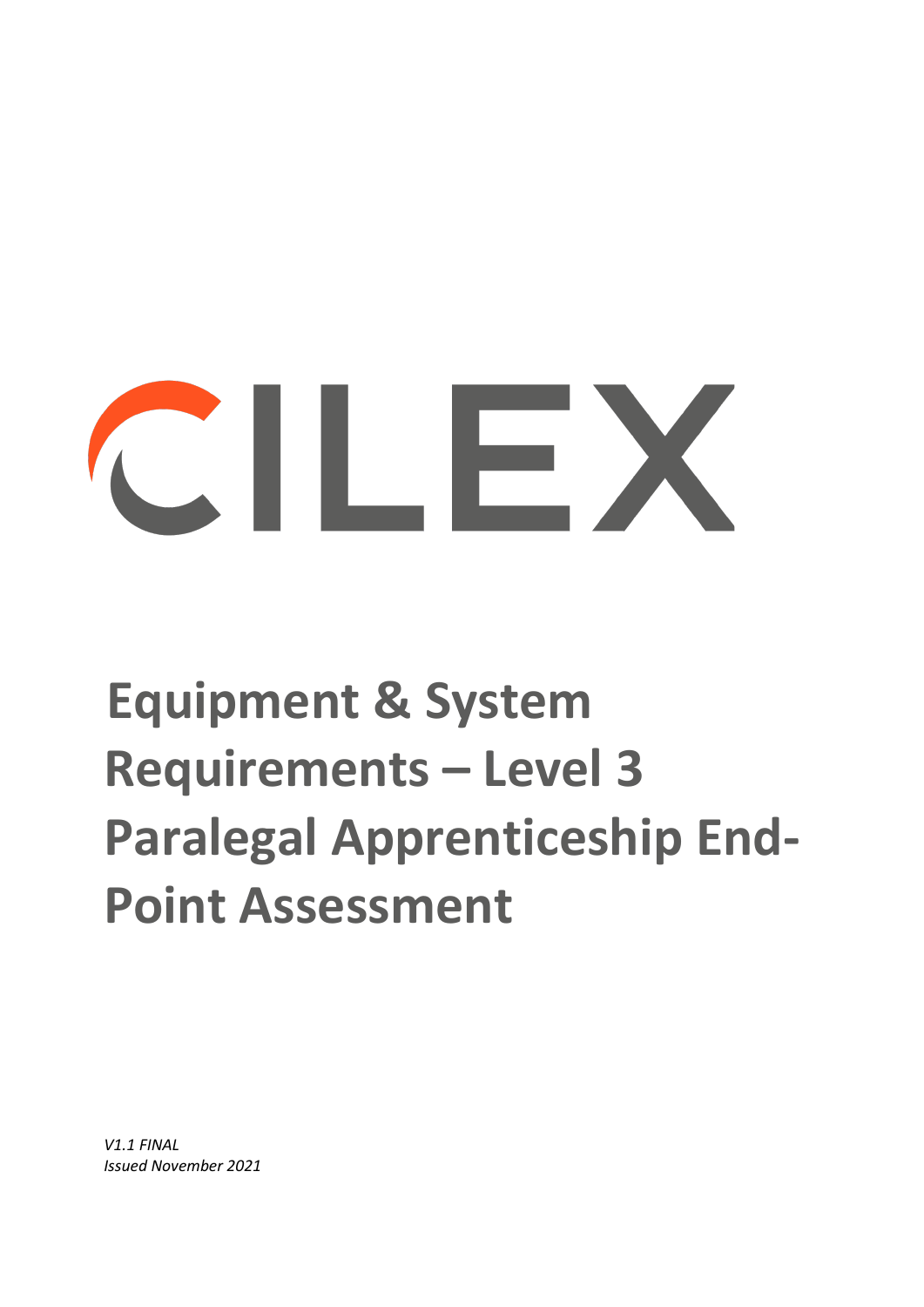#### **Introduction**

The equipment and system requirements set out below apply to online Timed Assessments with remote invigilation, for apprentices who will be sitting their Timed Assessments at home or in another suitable location. This document also sets out the equipment and system requirements for Interviews.

You will need a suitable PC (laptop or desktop), mobile device and access to the internet. The detailed requirements are set out below:

#### **Timed Assessments**

### **Laptop/PC**

A laptop/PC with audio enabled, a webcam and microphone is required to sit a remotely invigilated Timed Assessment.

| <b>Operating System</b> | Windows 8 or higher<br>MAC OS X or higher |
|-------------------------|-------------------------------------------|
| Bandwidth               | 1.5 MB (minimum)                          |
| Webcam resolution       | 1280 x 720                                |

Ensure you have a strong WiFi connection. Tethering to the internet via a mobile phone is not supported. If possible, turn off any auto-updating applications before taking a Timed Assessment.

You must use the latest version of Google Chrome.

Only ONE monitor is permitted.

**Important:** Google Chromebooks and earlier versions of the Microsoft Surface Pro are not supported.

#### **Mobile device**

You will need a mobile device (smartphone or tablet) on which you will download the ProctorExam app. Instructions for downloading the app will be provided during the system check process or you can do this prior to your system check by accessing the Google Play Store for Android devices and the App Store for iOS (Apple) devices and searching for "ProctorExam". Specifications are:

| <b>Operating System</b> | Android 4.1 or higher     |
|-------------------------|---------------------------|
|                         | iOS (Apple) 8.0 or higher |
| Video resolution        | 800 x 600                 |

**Important** The Google Pixel series, Huawei P30 series, and the Samsung Galaxy A3 (2016) are not supported.

Ensure you can connect to WiFi so you don't use up your data.

Ensure your mobile device can be plugged in for the duration of your Timed Assessment.